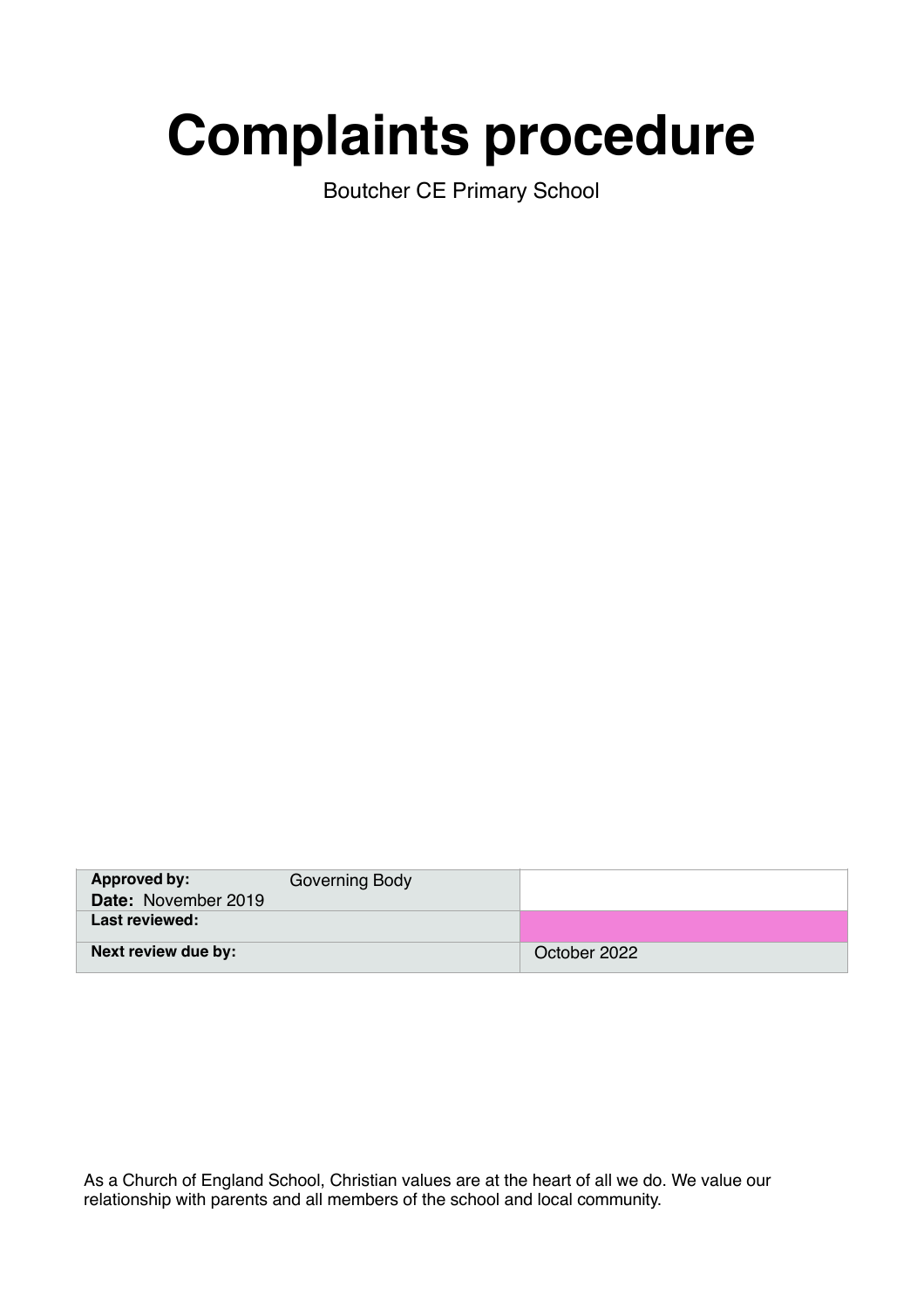From time to time parents, carers, and others connected with the school, will become aware of matters which cause them concern. To encourage resolution of such situations the Governing Body has adopted a complaints procedure. This is in line with the guidelines produced by the London Diocesan Board for Schools.

# **Principles**

The procedure is devised with the intention that it will:

- Usually be possible to resolve problems by informal means;
- Be simple to use and understand;
- Be non-adversarial;
- Treat complaints confidentially;
- Allow problems to be handled swiftly;
- Address all points at issue;
- Inform future practice so that the problem is unlikely to reoccur;
- Reaffirm the partnership between parents, staff and governors as they work together for the good of the pupils in the school;
- Make clear the times set aside daily/weekly when staff are available for discussion with parents;
- Ensure that the school's attitude to a pupil would never be affected by a parental complaint;
- Discourage anonymous complaints;
- Actively encourage strong home-school links;
- Ensure that all staff have opportunities to discuss and understand the school's response to concerns and complaints made by parents;
- Ensure that any person complained against has equal rights with the person making the complaint;
- Regularly review its system for monitoring concerns and complaints received from parents.

## **Procedures**

## What to do if you have a concern

If you have a concern we would like you to tell us about it so that we can talk with you and see how best to deal with it. We welcome suggestions for improving our work in the school. Whatever your concern, please know that we will treat it as being strictly confidential.

Be assured that no matter what you want to share with us, our support and respect for you and your child in the school will not be affected in any way. Please do not delay telling us of your concern. It is difficult for us to investigate properly an incident or problem which is more than a day or two old.

After hearing your concern, we will act as quickly as we can. Please allow time for any action we take to be effective.

#### Stage 1

What to do first:

Please contact your child's class teacher and arrange a time when you can discuss your concern. It may be possible for you to see the teacher straight away but usually it is better to make an appointment so that you can sit and talk things through.

#### What to do next:

If you are still unhappy, ask for an appointment with the head teacher. It is helpful if you can give a brief outline of your concern when you make the appointment.After your